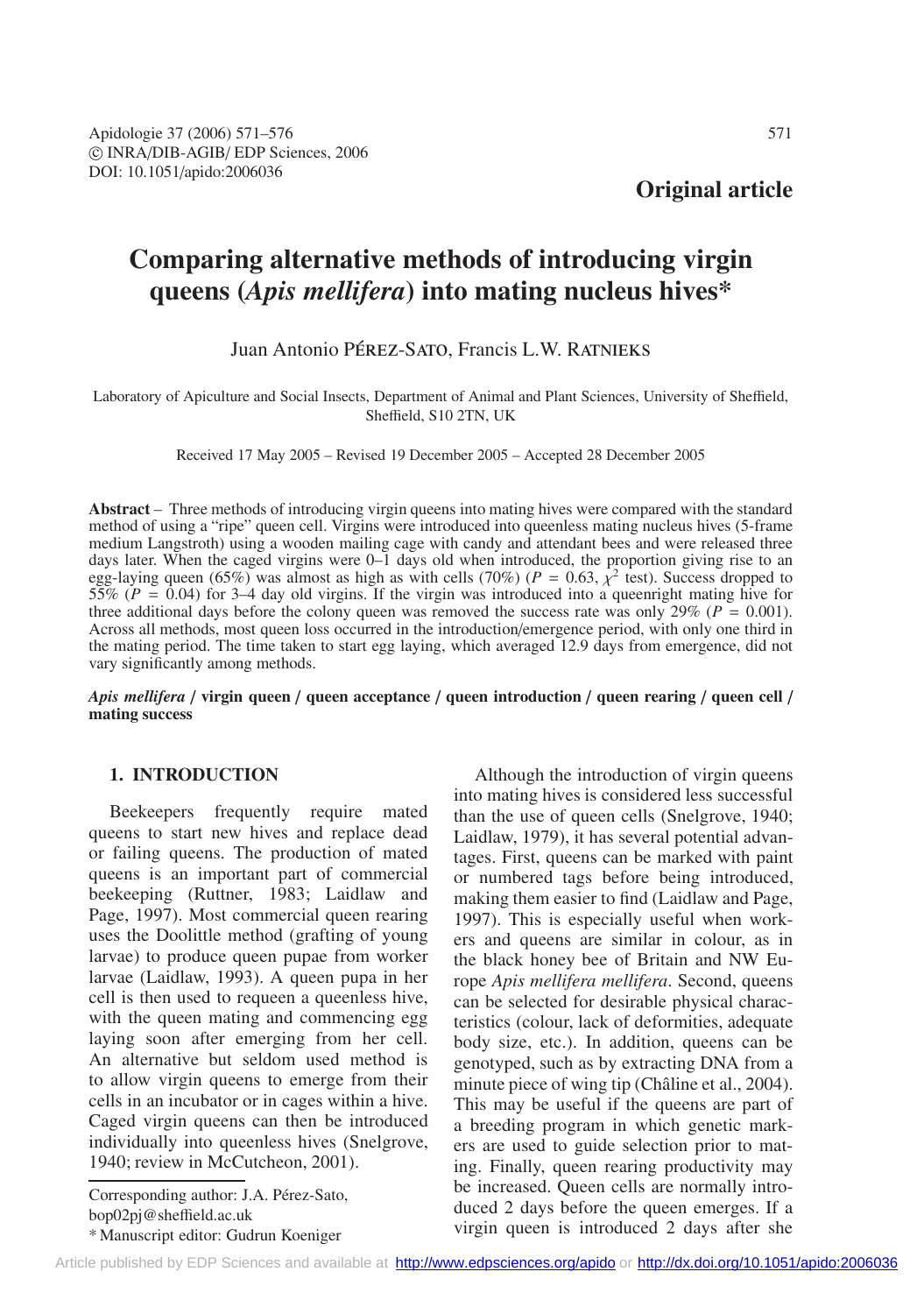emerges this would shorten the time taken to produce a mated queen by four days. Productivity may also benefit from greater timing flexibility when mating nucleus hives are used to rear one queen after another. For example, if the mating of one batch of queens is delayed by bad weather the next batch can be introduced as caged queens rather than as cells.

The aim of this study was to compare three alternative methods of introducing virgin queens into mating nucleus hives in comparison to the usual method of using a ripe queen cell. The results show that introducing oneday-old virgin queens is as successful as using queen cells, and that four-day-old virgins are almost as successful.

# **2. MATERIALS AND METHODS**

The study was carried out in a mating apiary in the Bullock Field, Losehill Hall, Castleton, Hope Valley, Derbyshire, England (in the Peak District National Park, Ordinance Survey grid reference 154835). The honey bees here are a mixture of European subspecies, but predominantly *A. mellifera mellifera.* The mating hives were mating nuclei each with 5 medium-depth Langstroth frames (volume c. 15 L) and had sufficient bees to cover 2–4 frames. They were fed sucrose syrup as needed from a feeder in the lid.

Ripe queen cells were obtained using the Doolittle method. Ten or 11 days after grafting the larvae, the control-method group (Cell10–Q) were placed directly into queenless mating nucleus hives, one per hive, by pushing the plastic queen-cell base gently into the comb immediately adjacent to an area with brood. The other queen cells were placed individually into cylindrical 3 mm wire mesh cages, c. 2.3 cm diameter  $\times$  7 cm long. These cages were then pressed into a frame of honey which was sandwiched between frames of brood in the upper box of a populous hive which was being fed with sugar syrup. The colony queen was confined to the lower box using a queen excluder. The cages were inspected daily for newly-emerged queens.

Each newly-emerged queen was marked with a numbered disc (Opalithplättchen) and put into a wooden three-hole queen-mailing cage containing queen candy (moist paste made of icing sugar and water) in one of the holes. To prevent the caged bees

from desiccating or the candy becoming too hard to eat, a drop of water was placed on the candy each day in method Virgin4–Q. In addition, when queens were introduced into a mating nucleus hive, a piece of wax with honey was smeared onto the mesh of the cage to give the queen and attendant bees honey to eat.

Three methods for introducing the virgin queens were used: (1) Virgin1–Q: a caged virgin, 0–24 h old with 6–7 worker bee attendants, released from her cage 3 d after introduction; (2) Virgin4–Q: as in Virgin1–Q except that the caged queen was held indoors for 3 days at room temperature, c. 20 ◦C, before introduction; (3) Virgin1+Q: as for Virgin1–Q except that the queen was introduced into a queenright mating hive. Three days after introduction the colony queen was removed and the virgin queen was released after three further days. The rationale of this method was potentially to increase productivity by allowing the current queen longer to lay eggs. In the Virgin1+Q method, half of the mesh of the queen cage was covered with a strip of cardboard to protect the virgin queen from attack by the workers in the mating hive.

In all three methods the virgin queen was released from her cage by removing the cork from the non-candy end of the cage, and temporarily blocking the hole with a piece of wax-honey paste. The worker bees in the mating hive removed this within a few hours. The next day we checked to determine whether the queen had been accepted. Queens alive and uninjured on the combs were considered accepted. Queens found dead inside the cage, being "balled", with injured legs, or which were not found on the next day were considered rejected. A cell was considered accepted if the tip had a round hole indicating successful queen emergence and that the virgin queen was found alive and without wing deformation. A queen cell was considered rejected if the cell had a hole in the side or if the cell was later found intact with a dead queen inside. Starting three days after queen release the mating hives were checked daily for eggs in order to determine the day on which egg laying began.

Queens were introduced in three trials, two in summer 2003 (July–August, August–September,  $N = 12$  per method) and one in summer 2004 (June– July,  $N = 16$  per method). Method Virgin $1+Q$  was not repeated on the third trial because by this time it was clear that it was inferior and therefore unacceptable for commercial queen rearing. As a result only 24 queens were introduced by this method, versus 40 for the other three methods.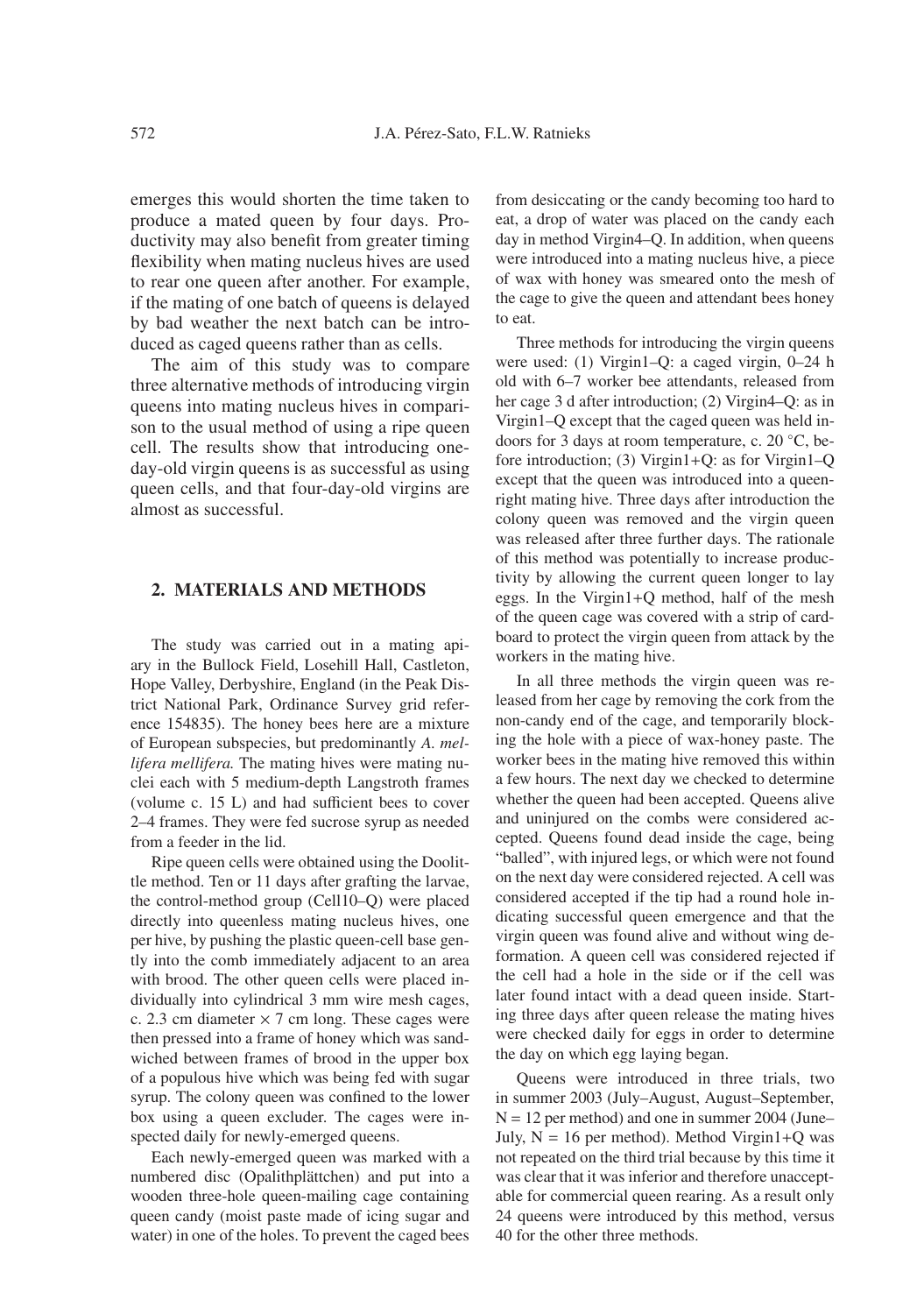**Table I.** Number of virgin queens and queen cells introduced into mating nucleus hives which were accepted or mated in each treatment. The  $4\times2$  Chi-square test results in the left column indicate whether there is a significant difference among the methods. If there is, additional  $2\times 2$  tests compare particular methods of introducing virgin versus the cell method.

|                            | Introduction method     |                     |                                                                         |                           |  |
|----------------------------|-------------------------|---------------------|-------------------------------------------------------------------------|---------------------------|--|
|                            | $Cell10-O$              | $Virgin1-O$         | Virgin <sub>4</sub> –O                                                  | $Virgin1+O$               |  |
|                            | Introduction-Acceptance |                     |                                                                         |                           |  |
| Introduced, n              | 40                      | 40                  | 40                                                                      | 24                        |  |
| Accepted, $n$ $(\%)$       | 28 (70%)                | 30(75%)             | 26(65%)                                                                 | 10(42%)                   |  |
| $x^2 = 7.96$ , $P = 0.046$ |                         |                     | $\chi^2 = 0.25$ , $P = 0.62$ $\chi^2 = 0.23$ , $P = 0.63$               | $x^2 = 4.99$ , $P = 0.02$ |  |
|                            | Acceptance-Laying       |                     |                                                                         |                           |  |
| Accepted, n                | 28                      | 30                  | 26                                                                      | 10                        |  |
| Mated, $n$ (%)             | $28(100\%)$             | 26(87%)             | 22(85%)                                                                 | 7(70%)                    |  |
| $x^2 = 7.37$ , $P = 0.06$  |                         |                     |                                                                         |                           |  |
|                            |                         | Introduction-Laying |                                                                         |                           |  |
| Introduced, n              | 40                      | 40                  | 40                                                                      | 24                        |  |
| Mated, $n$ $(\%)$          | 28 (70%)                | 26(65%)             | 22(55%)                                                                 | 7(29%)                    |  |
| $= 11.47, P = 0.01$        |                         |                     | $= 0.22, P = 0.63$ $\chi^2 = 4.18, P = 0.04$ $\chi^2 = 10.1, P = 0.001$ |                           |  |

**Table II.** Age of queen in days on starting to lay eggs in the four introduction methods and three introduction periods.

|                       | Introduction Period |                       |                   |  |
|-----------------------|---------------------|-----------------------|-------------------|--|
| Introduction method   | July–August 2003    | August-September 2003 | June–July 2004    |  |
| Cell <sub>10</sub> -O | $10.0^{\rm a}$      | $18.4^{b}$            | 9.7 <sup>c</sup>  |  |
| $Virgin1-Q$           | 10.3 <sup>a</sup>   | 19.0 <sup>b</sup>     | 9.8 <sup>c</sup>  |  |
| Virgin4-Q             | 10.7 <sup>a</sup>   | 19.0 <sup>b</sup>     | 10.7 <sup>c</sup> |  |
| $Virgin1+Q$           | 11.3 <sup>a</sup>   | 19.0 <sup>b</sup>     |                   |  |
| All                   | $10.4*$             | 18.8*                 | $10.0^*$          |  |

<sup>\*</sup> Means differ significantly (*P* < 0.01); <sup>a, b, c</sup> Means of the same letter do not differ significantly (*P* > 0.05).

A 4×2 Chi-square test was used to compare the numbers of virgin queens accepted or mated among all methods. When this test found a significant difference we used further 2×2 Chi-square tests to investigate differences between the cell method and each virgin method. Analysis of variance was used to compare the time taken from emergence to egg laying.

### **3. RESULTS**

Table I shows that the proportions of introductions that resulted in a laying queen were 70% (Cell10–Q), 65% (Virgin1–Q), 55% (Virgin4–Q), and 29% (Virgin1+Q). These proportions differed significantly  $(\chi^2 \ P =$ 0.01). Because we were primarily interested in comparing each of the three virgin-queen introduction methods with the usual method, queen cells, we made three post hoc  $\chi^2$  2×2 tests. There was no significant difference between Cell10–Q and Virgin1–Q  $(P = 0.63)$ . However, Virgin4–Q and Virgin1+Q were significantly lower ( $P = 0.04$ ,  $P = 0.001$ , respectively).

The proportions of accepted queens that resulted in mated queens were 100%, 87%, 85%, and 70% for methods Cell10–Q, Virgin1– Q, Virgin4–Q and Virgin1+Q, respectively (Tab. I). There differences were not significant  $(y^2 P = 0.63)$ .

Table II shows that the average time to begin egg laying was 12.9 days, and was very similar among methods ( $P > 0.05$ ). However, the time taken varied considerably among the three trial periods, due to differences in the weather, with means of 10.4, 18.8, 10.0 days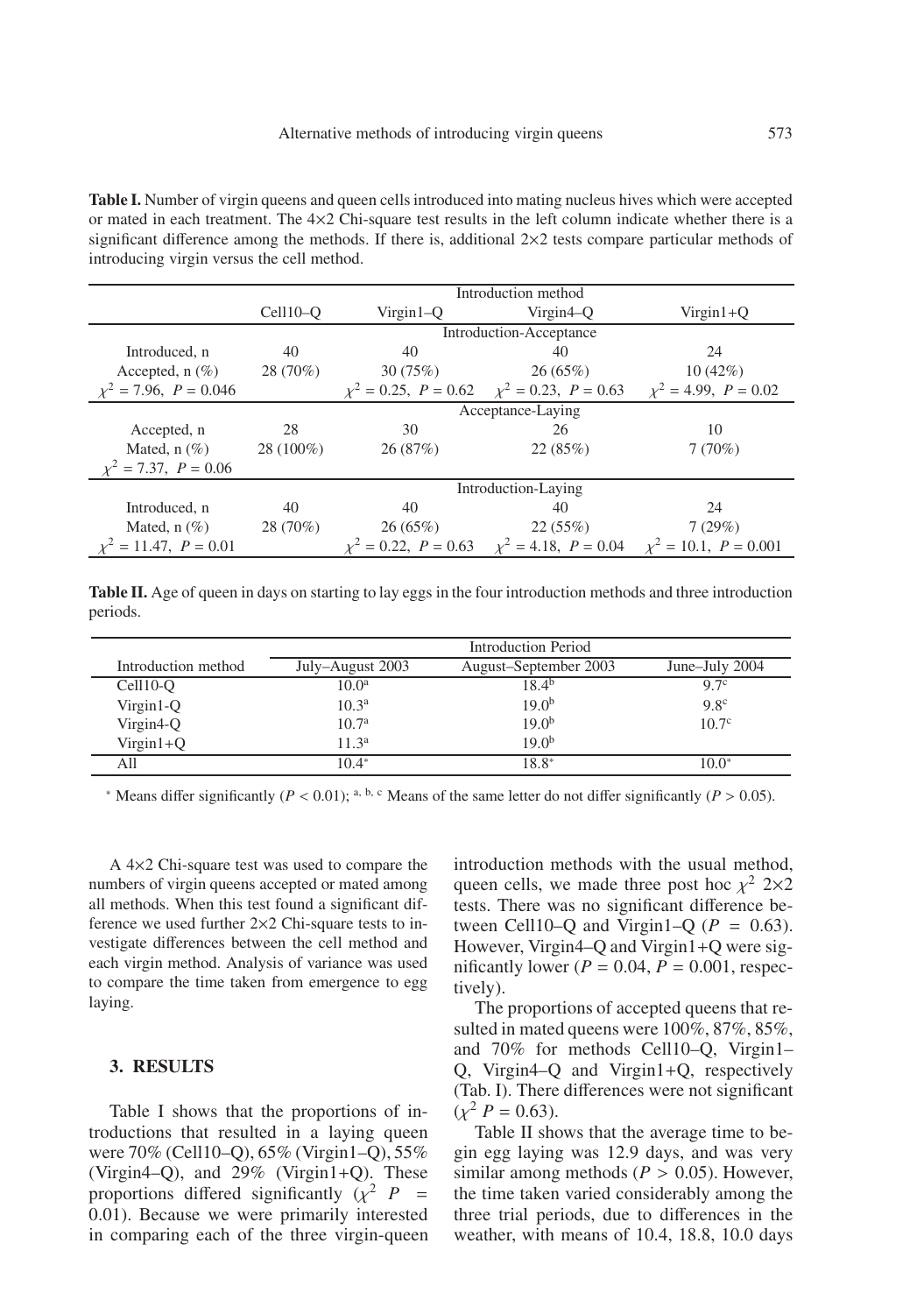(July–August 2003, August–September 2003, June–July 2004, respectively).

### **4. DISCUSSION**

The results show clearly that introducing virgin queens can be a suitable method in commercial queen rearing in terms of success and egg laying delay. In particular, the overall success rate (65%) of one-day-old caged queens was similar to cells (70%). When virgin queens were four days old the success rate was still high (55%), but significantly lower.

There was no significant difference in the time taken to start egg laying, indicating that the time spent in the cage did not interfere with the time schedule of mating and egg-laying. Although the queens from cells started laying slightly sooner than those from cages, the difference was only about half a day which was not significant statistically or of practical importance.

The results also show clearly that initial introduction of a caged virgin into a hive with a mated queen (Virgin1+Q method) is unsuitable given the low overall success, 29%. The presence of the mated queen during the introduction period caused the workers in the mating hive to behave aggressively towards the introduced virgin queen (Szabo, 1977). A large proportion  $(21\%)$  of the Virgin1+Q queens died inside their cages due to the attacks of the workers and 50% of those that survived in their cages were rejected after being released.

Overall, most queen loss occurred in the introduction (caged queen) or cell emergence period, with only one third in the mating period. A considerable proportion of the queen cells introduced was found intact with a dead queen or pupa inside (11%) or destroyed (19%). However, all the queens that emerged from cells mated successfully. This suggests that greater success in queen rearing could be obtained by improving the acceptance of young queens, both caged virgins and cells.

The high mating success in this study may be because the mating hives were deliberately set up to make it easy for queens to return to their own hive. The hives were in pairs on each hive stand (a car tyre) with entrances facing in opposite directions, and had their entrances painted different colours to facilitate orientation. In addition, the hives were relatively widely spaced, c. 5 m, between hive stands, which were all in a line c. 2 m from the hedge bordering the western boundary of the field. Nevertheless, this is still much closer than colonies of *A. mellifera* normally occur in nature and it is possible that some of virgin queen returned to the wrong hive after mating (Ratnieks, 1990).

The mortality rate during the mating period for the 94 queens that were accepted in all four treatments was 12% which is lower than the 19.5% obtained by Medina and Gonçalves (2001). Other studies show even lower mortality rates. For example, 4% mortality during the mating period for *A. m. ligustica* queens in New York using mating nucleus hives located singly, with wide spacing (c. 5 m) and in an old field with many small bushes to provide orientation landmarks (Ratnieks, 1990) and 0% in *A. mellifera* in South Africa (Fletcher, 1978). However, our 12% loss during the mating period might be an overestimate of mating losses. All queens that emerged from cells mated successfully. When caged virgins were introduced, the mating hive was checked one day after the queen had been released from her cage. Undamaged queens on the combs were considered accepted. However, it is possible that some of these accepted queens were rejected later. If this were the case then some mortality during the mating period is actually acceptance mortality, not mating mortality.

Our results suggest certain recommendations to increase queen rearing success. When cells are used, it may be advantageous to "candle" queen cells and to discard any which are suspected to have a dead pupa. The problem of cells not emerging can be minimised by careful handling of cells, and also by providing two cells per mating hive. Given that 11% of the cells failed to emerge this would result in a useful gain in overall success, but at the cost of needing twice as many ripe queen cells. When virgin queens are used, our results indicate that the younger they are the better, but that virgins 3–4 days old are only slightly less successful than virgins 0–1 days old. This suggests that virgins can be sent through the mail provided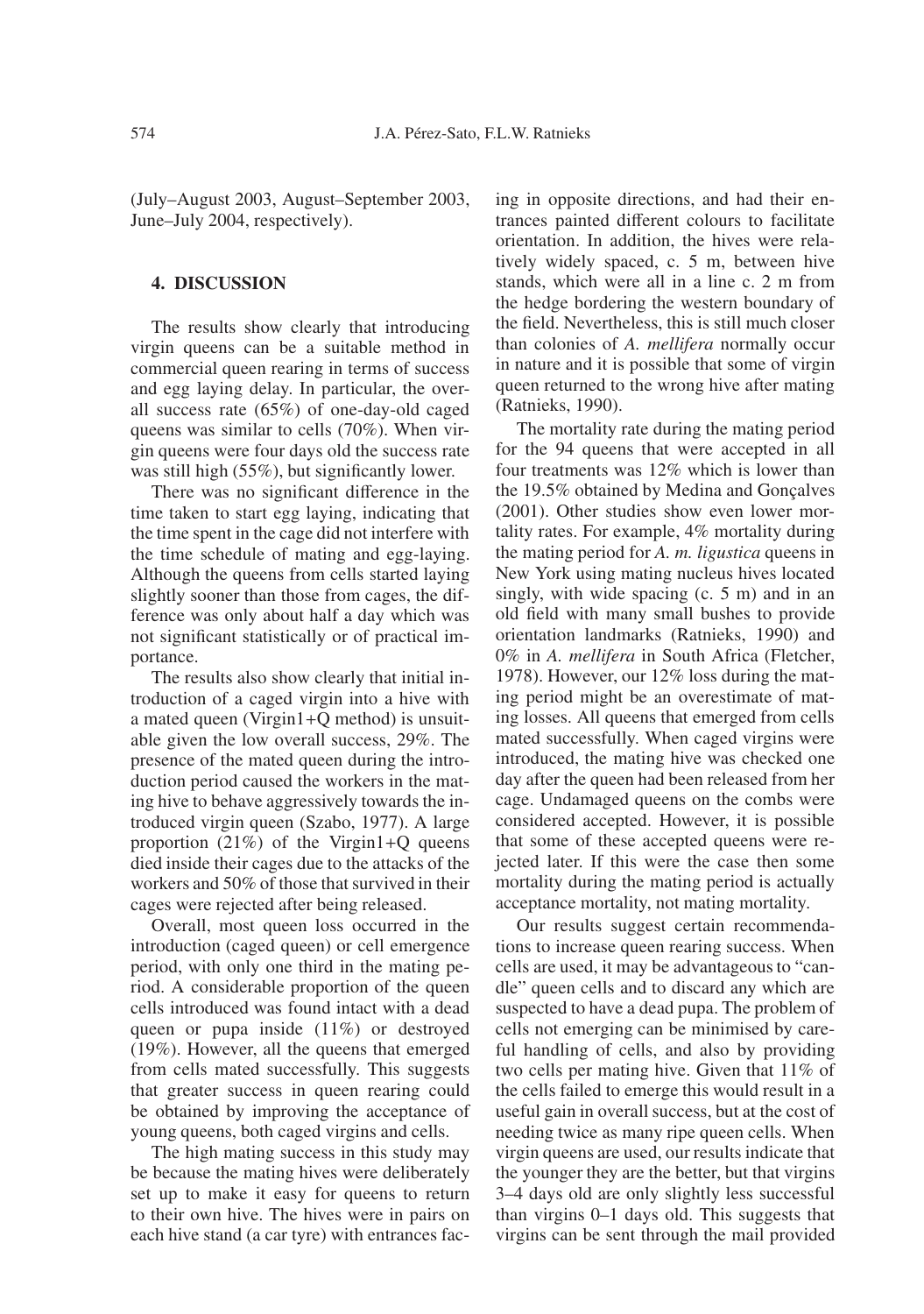that they are sent on the day of emergence, that the mail is swift (one or two days), and that they are immediately placed into queen mating hives on arrival. Our results also show that the design of our mating apiary, with hives located in pairs every 5 m in a line along the edge of a field, is not only practical but gives very low mating losses. Overall, loss of queens during the mating period was less important than during queen introduction and acceptance.

### **ACKNOWLEDGEMENTS**

We thank CONACyT for a Ph.D. studentship to AP-S and to Losehill Hall for providing the apiary site. In addition, we would like to thanks two anonymous referees for their useful comments.

**Résumé** – **Comparaison de méthodes d'introduction de reines vierges d'abeilles (***Apis mellifera***) dans des nuclei de fécondation.** Le but de cette étude est de comparer 3 méthodes d'introduction de reines vierges dans des nuclei de fécondation avec la méthode habituelle, considérée comme plus efficace, qui utilise une cellule royale mûre. L'introduction de reines vierges présente divers avantages potentiels : (i) les reines peuvent être marquées à la peinture ou recevoir des étiquettes numérotées, utiles pour les retrouver facilement ; (ii) les reines peuvent être sélectionnées en fonction de caractères physiques souhaités (couleur, absence de déformation, taille corporelle adéquate, etc.). Finalement la productivité de l'élevage de reines peut être augmentée. Les cellules royales sont habituellement introduites 2 j avant l'émergence de la reine. Si une reine vierge est introduite 2 j après son émergence, cela réduit de 4 j le délai pour produire une reine fécondée. La productivité peut aussi bénéficier d'une plus grande flexibilité quand les nuclei de fécondation sont utilisés pour élever des reines les unes après les autres. Par exemple, si la fécondation d'un groupe de reines est retardée par le mauvais temps, le groupe suivant peut être introduit sous forme de reines encagées plutôt que de cellules.

Les 3 méthodes comparées sont : (1) reine vierge d'1 j introduite à l'aide d'une cage à reines en bois à 3 trous dans un nucleus orphelin comportant 5 cadres Langstroth et 5–7 ouvrières accompagnatrices ; (2) comme (1) mais la reine encagée a 4 j à l'introduction et a été maintenue les 3 j précédents dans sa cage à température ambiante ; (3) comme (1) mais le nucleus n'est pas orphelin. Trois j après l'introduction de la reine vierge encagée, la reine pondeuse est enlevée et la reine vierge libérée 3 j plus tard ; (4) une cellule « mûre », 10 j après le greffage de la jeune larve, est introduite dans un nucleus orphelin.

Les résultats montrent clairement que l'introduction de reines vierges d'1 j dans des nuclei orphelins (méthode 1) est presque aussi efficace (65 %) que l'utilisation de cellules royales (70 %) pour obtenir une reine pondeuse. La méthode 2 n'est que légèrement moins efficace (55 %). La méthode 3 ne convient pas avec seulement 29 % de réussite : une grande proportion de cellules royales introduites ont été trouvées intactes avec une nymphe morte (11 %) ou détruite (19 %). Pourtant toutes les reines qui ont émergé des cellules introduites se sont accouplées avec succès. Cela suggère qu'un plus grand succès dans l'élevage de reines pourrait être obtenu en augmentant l'acceptation des jeunes reines, que ce soit des reines vierges encagées ou des cellules introduites. Le délai pour le début de la ponte a été d'environ 12,9 j et très semblable quelle que soit la méthode. Ceci indique que le temps passé dans la cage n'a pas interféré avec les dates d'accouplement et de début de ponte. Les éleveurs de reines peuvent donc s'attendre à des taux de réussite comparables à celui des cellules s'ils utilisent des reines vierges d'1 j ou plusieurs j encagées.

*Apis mellifera* / **reine vierge** / **acceptation des reines** / **introduction de reines** / **élevage de reines** / **succès d'accouplement**

**Zusammenfassung** – **Vergleich alternativer Methoden für das Zusetzen von unbegatteten Königinnen (***Apis mellifera***) in Begattungskästchen.** Der Erfolg von 3 verschiedenen Zusetzmethoden von unbegatteten Königinnen wurde mit dem Einsetzen von reifen Weiselzellen verglichen. Oft wird angenommen, dass das Zusetzen von Jungköniginnen verlustreicher ist als die Einführung von Weiselzellen. Der Zusatz von Jungköniginnen hat aber einige Vorteile: 1. Königinnen können vor dem Zusetzen markiert werden. 2. Äußere Eigenschaften der Königinnen können überprüft werden (Farbe, Größe, Missbildungen etc.). 3. Die Produktion von Königinnen kann erhöht werden. Weiselzellen werden meist 2 Tage vor dem Schlupf ins Volk eingeführt. Bei Einsatz von Königinnen 2 Tage nach dem Schlupf spart man 4 Tage im Begattungskästchen bis zur Paarung. Die Produktivität könnte außerdem durch die größere zeitliche Flexibilität profitieren, wenn die Begattungskästchen mehrmals hintereinander benutzt werden. Z.B. könnte man bei Verzögerungen durch schlechte Wetterbedingungen bereits die nächsten Königinnen im Käfig "parken"

Folgende Methoden wurden verglichen: (1) Virgin1–Q: Eine 1 Tag alte Königin wurde in ein weiselloses Begattungskästchen mit 5 Langstroth Rahmen in einem Versandkäfig mit 3 Kammern und 5–7 Bienen eingesetzt und 3 Tage später freigesetzt. (2) Virgin4–Q: Wie (1), aber die Königin war beim Zusetzen bereits 4 Tage alt und war 3 Tage bei Zimmertemperatur im Käfig